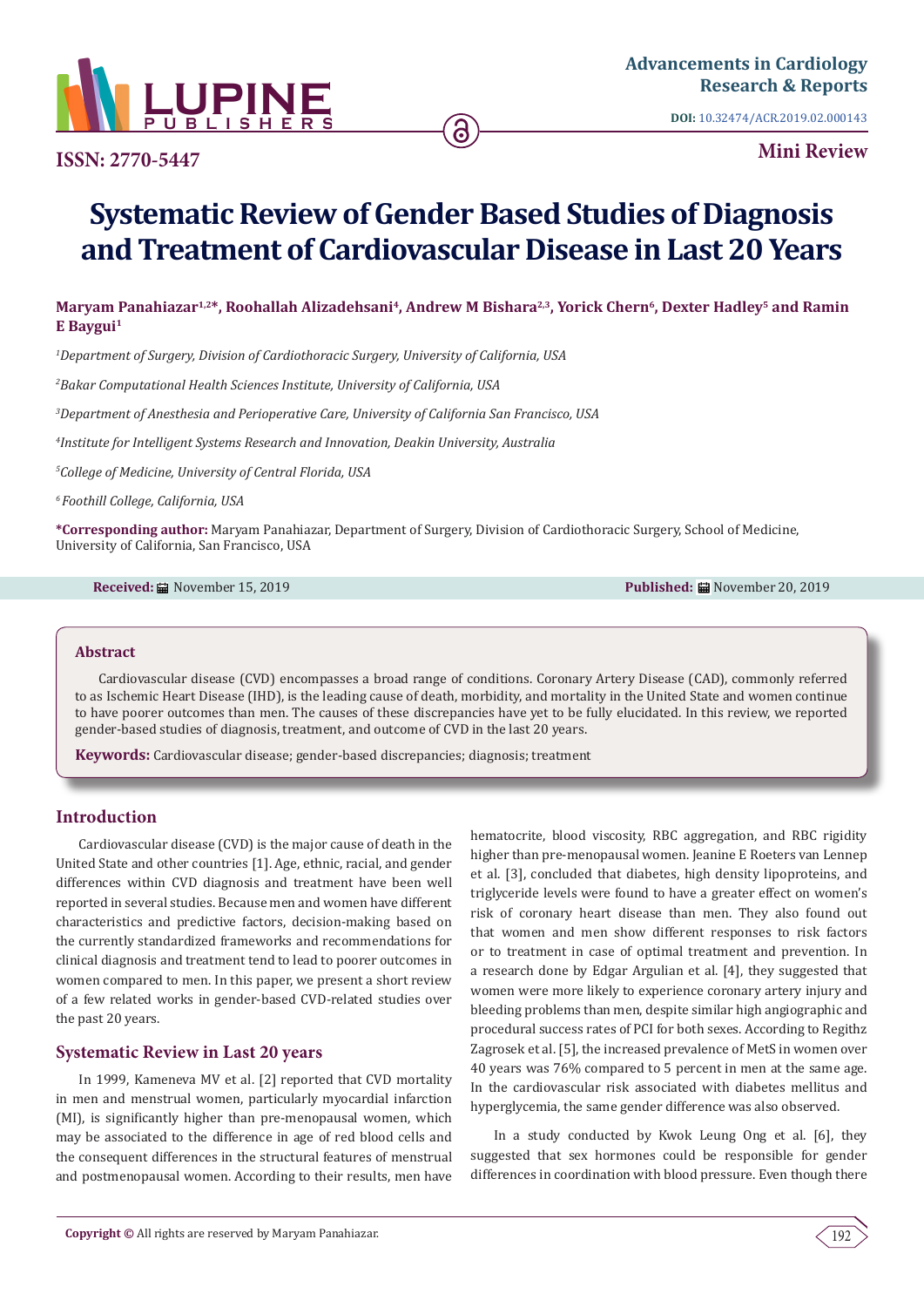was higher diastolic blood pressure in men, higher systolic pressure was reported in women which is a greater risk factor for CVD. They found that women had more prevalence of cardiovascular risk factors such as central obesity, high total cholesterol, and low HDL than men. Giusepp Mercuro et al. [7] reported significantly higher mortality rates among women with diabetes compared to men of the same age and women were less likely to ask for medical help. According to their report, women of older age have the nonischemic disease in patients with heart failure and have more severe symptoms of heart failure. By increasing the risk of a first acute myocardial infarction (AMI), smoking is more dangerous in younger women (< 50 years) than in men according to Maas AH et al. [8]. They also presented that Smoking also induces a downregulation of estrogen-dependent vasodilatation of the endothelial wall in young premenopausal women that can contribute to more problems in CHD patients. G Penno et al. [9] found that while CVD was more common in men, women had a greater risk profile for CVD and worse outcomes for therapy. They concluded that women were less likely to receive pharmacological therapy for hypertension hyperglycemia and dyslipidemia than men. In an exclusive analysis of a national cohort of CVD, Salim S. Virani et al. [10] found women were less likely to take statins and high-intensity statins than men did. Also, significant facility-level variation in both statin and highintensity statins used in female patients was observed.

Ramzi Y Khamis et al. [11] discovered that CVD diagnosis has been shown to be poorer since women with chest pain were less likely to perform ECG exercise and less probable to have coronary angiography. They stated that Females tend to experience CVD later in life and appear to be treated with less certainty than their male counterparts even when diagnosed. It has also been shown that women respond to antiplatelet agents differently from men, so residual platelet activity appears to be higher in them. According to Min Zhao et al. [12] report, women are worse at managing risk factors in CHD prevention. Results showed better regulation of blood pressure in women, but they had a poorer profile in glucose and lipid therapy target levels. Women tended to undergo less rigorous lipid-reduction therapy than men. Upon cardiovascular events, they were also less likely to take aspirin, ACE inhibitors, or statins. Niti R. Aggarwal et al. [13] suggested that considering advances in IHD mortality, it is still the leading cause of death among women. Compared to men, women are much less probable to be detected and involved in cardiac rehabilitation. Also, there are several non-traditional cardiac complications in women, including early menopause and menarche, gestational diabetes mellitus, and hypertension. In 2019, Amy Johnson et al. proved that women were more likely to die within one year of cardiac surgery and long-term follow-up than men. They also found that despite the fact that a higher mortality rate among women was correlated with remote MI, recent MI and previous PCI, there was a lower risk of death among men who had previous PCI [1].

#### **Conclusion**

The review of related works shows significant works and finding around risk factors and outcomes in CVD for men and women. But the causes of these discrepancies have yet to be fully addressed and require further research in this field of study to overcome poorer outcomes in women. Further detailed analysis is needed in order to design interventions and structures to minimize bias. The complication of pregnancy and other women-specific situations make it difficult to diagnose female patients with CVD in a timely manner.

#### **References**

- 1. [Johnston A, Mesana TG, Lee DS, Eddeen AB, Sun LY \(2019\) Sex Differences](https://www.ncbi.nlm.nih.gov/pubmed/31438770)  [in Long-Term Survival After Major Cardiac Surgery: A 524 Population-](https://www.ncbi.nlm.nih.gov/pubmed/31438770)[Based Cohort Study. Journal of the American Heart Association 8\(17\):](https://www.ncbi.nlm.nih.gov/pubmed/31438770)  [e013260.](https://www.ncbi.nlm.nih.gov/pubmed/31438770)
- 2. [Kameneva MV, Watach MJ, Borovetz HS \(1999\) Gender difference in](https://www.ncbi.nlm.nih.gov/pubmed/10711771)  [20 rheologic properties of blood and risk of cardiovascular diseases.](https://www.ncbi.nlm.nih.gov/pubmed/10711771)  [Clinical Hemorheology and Microcirculation 21\(3-4\): 357-363.](https://www.ncbi.nlm.nih.gov/pubmed/10711771)
- 3. [Roeters van Lennep JE, Westerveld HT, Erkelens DW, van der Wall EE](https://www.ncbi.nlm.nih.gov/pubmed/11861024)  [\(2002\) Risk factors for coronary heart disease: implications of gender.](https://www.ncbi.nlm.nih.gov/pubmed/11861024)  [Cardiovascular Research 53\(3\): 538-549.](https://www.ncbi.nlm.nih.gov/pubmed/11861024)
- 4. [Argulian E, Patel AD, Abramson JL, Kulkarni A, Champney K, et al. \(2006\)](https://www.ncbi.nlm.nih.gov/pubmed/16784919)  [Gender Differences in Short-Term Cardiovascular Outcomes After](https://www.ncbi.nlm.nih.gov/pubmed/16784919)  [Percutaneous Coronary Interventions, American Journal of Cardiology](https://www.ncbi.nlm.nih.gov/pubmed/16784919)  [98\(1\): 48-53.](https://www.ncbi.nlm.nih.gov/pubmed/16784919)
- 5. [Regitz Zagrosek V, Lehmkuhl E, Mahmoodzadeh S \(2007\) Gender](https://www.ncbi.nlm.nih.gov/pubmed/18156101)  [Aspects of the Role of the Metabolic Syndrome as a Risk Factor for](https://www.ncbi.nlm.nih.gov/pubmed/18156101)  [Cardiovascular Disease. Gender Medicine 4 S162-S177.](https://www.ncbi.nlm.nih.gov/pubmed/18156101)
- 6. [Ong KL, Tso AW, Lam KS, Cheung BM \(2008\) Gender difference in blood](https://www.ncbi.nlm.nih.gov/pubmed/18259031)  [pressure control and cardiovascular risk factors in Americans with](https://www.ncbi.nlm.nih.gov/pubmed/18259031)  [diagnosed hypertension. Hypertension 51\(4\): 1142-1148.](https://www.ncbi.nlm.nih.gov/pubmed/18259031)
- 7. [Mercuro G, Deidda M, Piras A, Dessalvi CC, Maffei S, et al. \(2010\) Gender](https://www.ncbi.nlm.nih.gov/pubmed/19829128)  [determinants of cardiovascular risk factors and diseases. J Cardiovasc](https://www.ncbi.nlm.nih.gov/pubmed/19829128)  [Med \(Hagerstown\) 11\(3\): 207-220.](https://www.ncbi.nlm.nih.gov/pubmed/19829128)
- 8. [Maas AH, Appelman YE \(2010\) Gender differences in coronary heart](https://www.ncbi.nlm.nih.gov/pubmed/21301622/)  [disease. Neth Heart J 18\(12\): 598-602.](https://www.ncbi.nlm.nih.gov/pubmed/21301622/)
- 9. [Penno G, Solini A, Bonora E, Fondelli C, Orsi E, et al. \(2013\) Gender](https://www.ncbi.nlm.nih.gov/pubmed/23565931)  [di\\_erences in cardiovascular disease risk factors, treatments and](https://www.ncbi.nlm.nih.gov/pubmed/23565931)  [complications in patients with type 2 diabetes: The RIACE Italian](https://www.ncbi.nlm.nih.gov/pubmed/23565931)  [multicentre study. J Intern Med 4\(2\): 176-191.](https://www.ncbi.nlm.nih.gov/pubmed/23565931)
- 10. [Virani SS, Woodard LD, Ramsey DJ, Urech TH, Akeroyd JM, et al. \(2015\)](https://www.ncbi.nlm.nih.gov/pubmed/25456865)  [Gender disparities in evidence-based statin therapy in patients with](https://www.ncbi.nlm.nih.gov/pubmed/25456865)  [cardiovascular disease. Am J Cardiol 115\(1\): 21-26.](https://www.ncbi.nlm.nih.gov/pubmed/25456865)
- 11. [Ramzi Y Khamis, Tareq Ammari, Ghada W Mikhail \(2016\) Gender](https://heart.bmj.com/content/102/14/1142)  [Differences in Coronary Heart Disease. Heart 102\(14\).](https://heart.bmj.com/content/102/14/1142)
- 12. [Zhao M, Vaartjes I, Graham I, Grobbee D, Spiering W, et al. \(2017\) Sex](https://www.ncbi.nlm.nih.gov/pubmed/28931567)  [differences in risk factor management of coronary heart disease across](https://www.ncbi.nlm.nih.gov/pubmed/28931567)  [three regions. Heart 103 \(20\): 1587-1594.](https://www.ncbi.nlm.nih.gov/pubmed/28931567)
- 13. [Aggarwal NR, Patel HN, Mehta LS, Sanghani RM, Lund berg GP, et al.](https://www.ncbi.nlm.nih.gov/pubmed/29449443)  [\(2018\) Sex Differences in Ischemic Heart Disease: Advances, Obstacles,](https://www.ncbi.nlm.nih.gov/pubmed/29449443)  [and Next Steps. Circulation: Cardiovascular Quality and Outcomes 11](https://www.ncbi.nlm.nih.gov/pubmed/29449443)  [\(2\): e004437.](https://www.ncbi.nlm.nih.gov/pubmed/29449443)

193